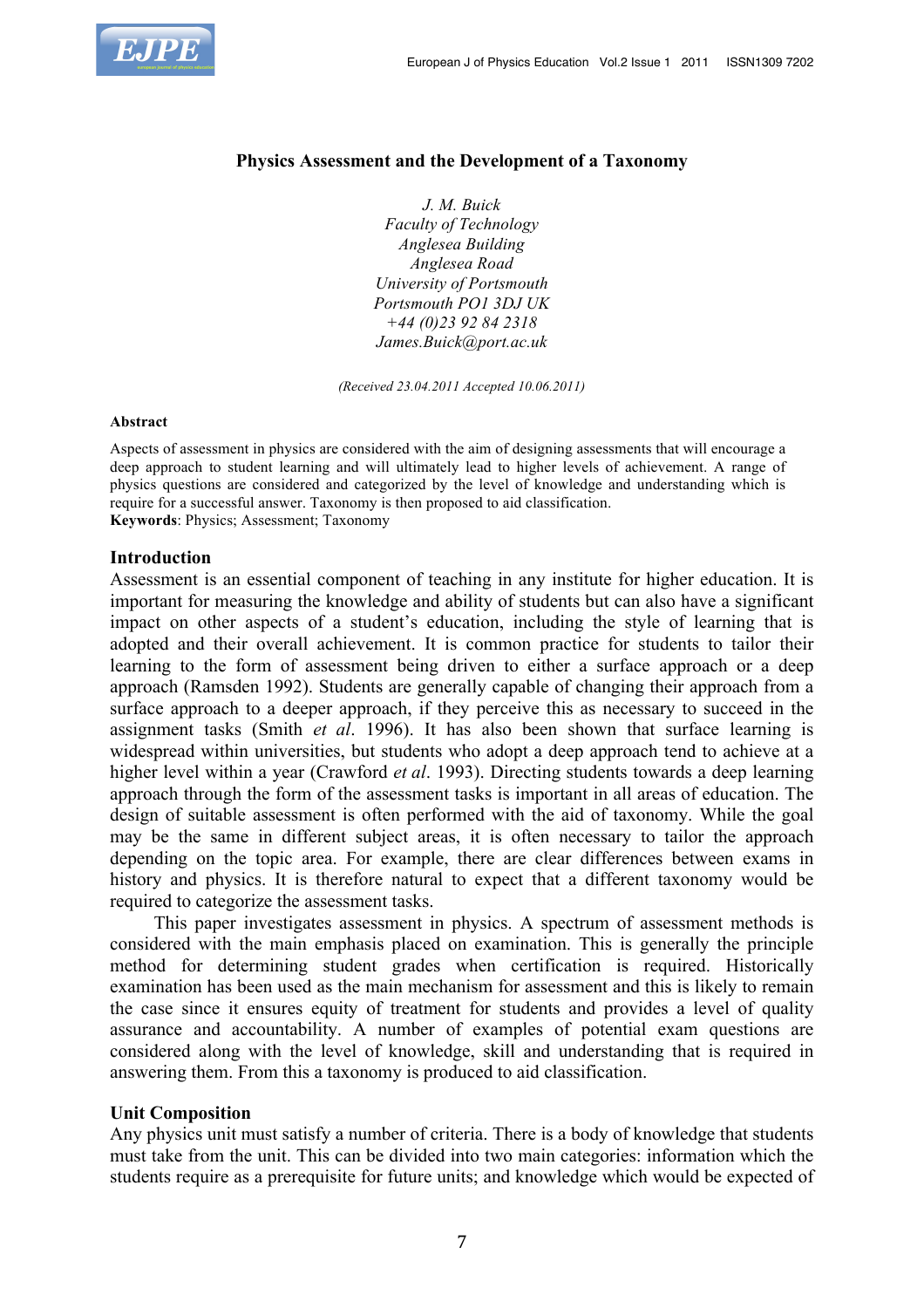

a physics graduate wishing to continue their studies at a higher level, undertake research in physics or enter employment. It is, however, important that students take more from the unit than simply a bundle of knowledge. The students must also learn skills. This includes skills that they can apply in other units to different subject matter as well as skills that they can transfer to other arenas outwit the university. Students undertaking a physics major must acquire the skills necessary to undertake a career in physics. In addition, they must also learn skills that are required by most employers. These include practical components such as computing as well as other skills such as time-management, ability to work as a team, presentation skills and information literacy. Thus an educator must ensure that a portion of a unit must follow the traditional discipline-based approach (Toohey 1999: 49) while also incorporate aspects of the personal relevance approach (Toohey 1999: 59).

# **Assessment Design**

From the point of view of the students, certainly for surface learners, the curriculum of the units is defined by the assessment (Ramsden 1992: 187). It is therefore essential that the assessment tasks cover the whole curriculum, both in terms of knowledge and skill bases. A non-exhaustive list of assessment methods commonly applied to physics unit is listed below, along with a discussion of their merits. The assessment can have two objectives: summative or formative (Biggs 2003: 141). Summative assessment provides results that are used to grade students while formative assessment provides students with feedback during the learning process. Assessment can take many forms; written, on-line, oral presentation; however, they can generally be divided into three types: assignments; laboratory/project reports; and tests/exams.

*Assignments*: A number of assignments throughout the unit provide a useful method for ensuring that students are keeping pace with the unit. They also provide essential feedback to the student since they indicate the level of knowledge or ability that is expected from them and also the extent to which they are achieving this. Assignments should be mainly for formative purposes. Since they provide important information for both the student and the lecturer regarding the progress of the students, these should be a compulsory part of the assessment, possibly with some weight in the overall summative assessment. This gives the students an incentive to put effort into the assessment ensuring that the student gains maximum benefit and that the formative aspects of the assignment are meaningful. The ability to build up marks prior to a final exam is also beneficial to the student and can make any final exam less threatening. When designing and marking assessment it is important to ensure that assignment questions cover as much of the material as possible and are of a similar standard to the test/exam questions. This ensures that students are given a clear indication that the whole of the curriculum is important. It also gives the students an opportunity to judge how they are performing in the unit and offers a source of feedback in areas where they are having difficulties.

*Laboratory/Project Report*: Practical work is an important aspect of physics and so its assessment of this aspect should reflect this importance. Assessing practical work generally assesses skills rather than knowledge. Some knowledge of the subject matter is required to undertake the practical work, but significantly less than any other part of the unit assessment. The skills assessed are also generally different to those assessed in a test or exam. The main skills assessed are communication, teamwork and practical ability. Assessing laboratory work is commonly done through marking a formal report. To produce a high quality report a student must work well during the laboratory session and exhibit skills such as teamwork. Laboratory assessment provides the students with the opportunity to exhibit different skills to the other assessments. Giving them a significant weighting must recognize the importance of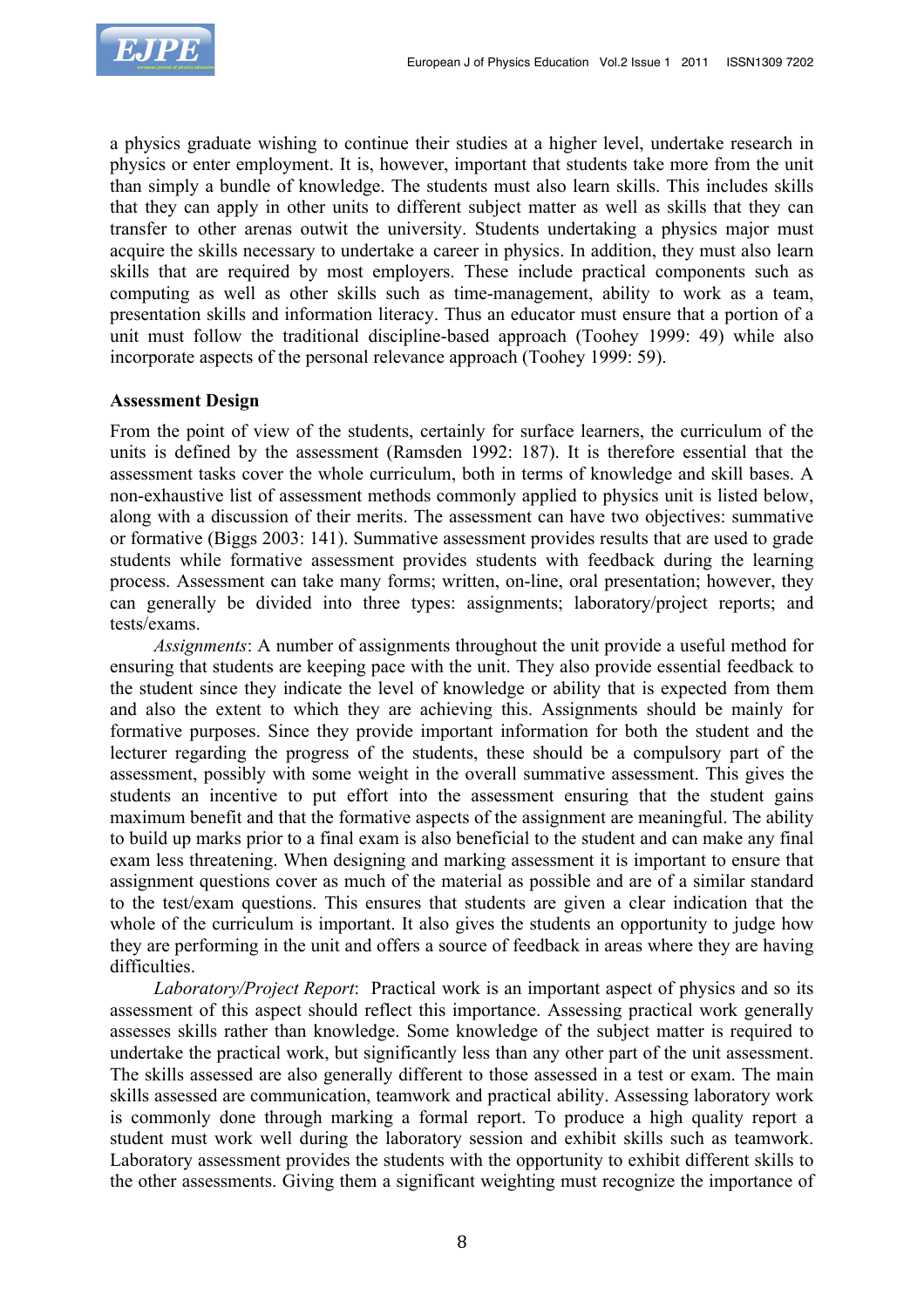

these skills. Aspects of the assessment of laboratory work are also formative. Ensuring that practical assessment is done in small chunks, for example, every week, allows students to learn from the assessment and improve their skills in the same manner as discussed for assignments. This means that the assessment can be both formative and summative.

Exams and tests: These methods of assessment are primarily summative. They are used solely to measure the knowledge and acquired skills of the student. Assessment through tests and exams will be examined in the remainder of this paper.

# **Reflections on Assessment through Tests and Exams in Physics**

Having determined that the test and exam cover the material of the unit and that of the course description, it is interesting to investigate the level of knowledge and understanding which a student requires to answer exam or test questions.

Two frameworks have traditionally been used for evaluating the different level of questions and the corresponding answers in a range of educational settings. These are provided by the SOLO Taxonomy of Biggs and Collis (1982), and by Blooms Taxonomy (Bloom *et al*. 1956). Before considering assessment in test and exams in physics the two taxonomies will briefly be reviewed.

# **Biggs SOLO Taxonomy**

Five levels are identified:

*Prestructural level* Students acquire pieces of unconnected information No organization

*Unistructural level* Students make simple and obvious connections The significance of the connections not demonstrated

*Multistructural level* Students make a number of connections Significance of relationship between connections not demonstrated

*Relational level* Students demonstrate relationship between connections Students demonstrate relationship between connections and the whole

*Extended abstract level* Students make connections beyond the immediate subject area. Students generalize and transfer principles from the specific to the abstract

**Bloom's Taxonomy** Six levels are identified:

*Knowledge* Recall of data

*Comprehension* Understanding the meaning State a problem in one's own words

*Application* Use a concept in a new situation Applies what was learned in the classroom into novel situations in the workplace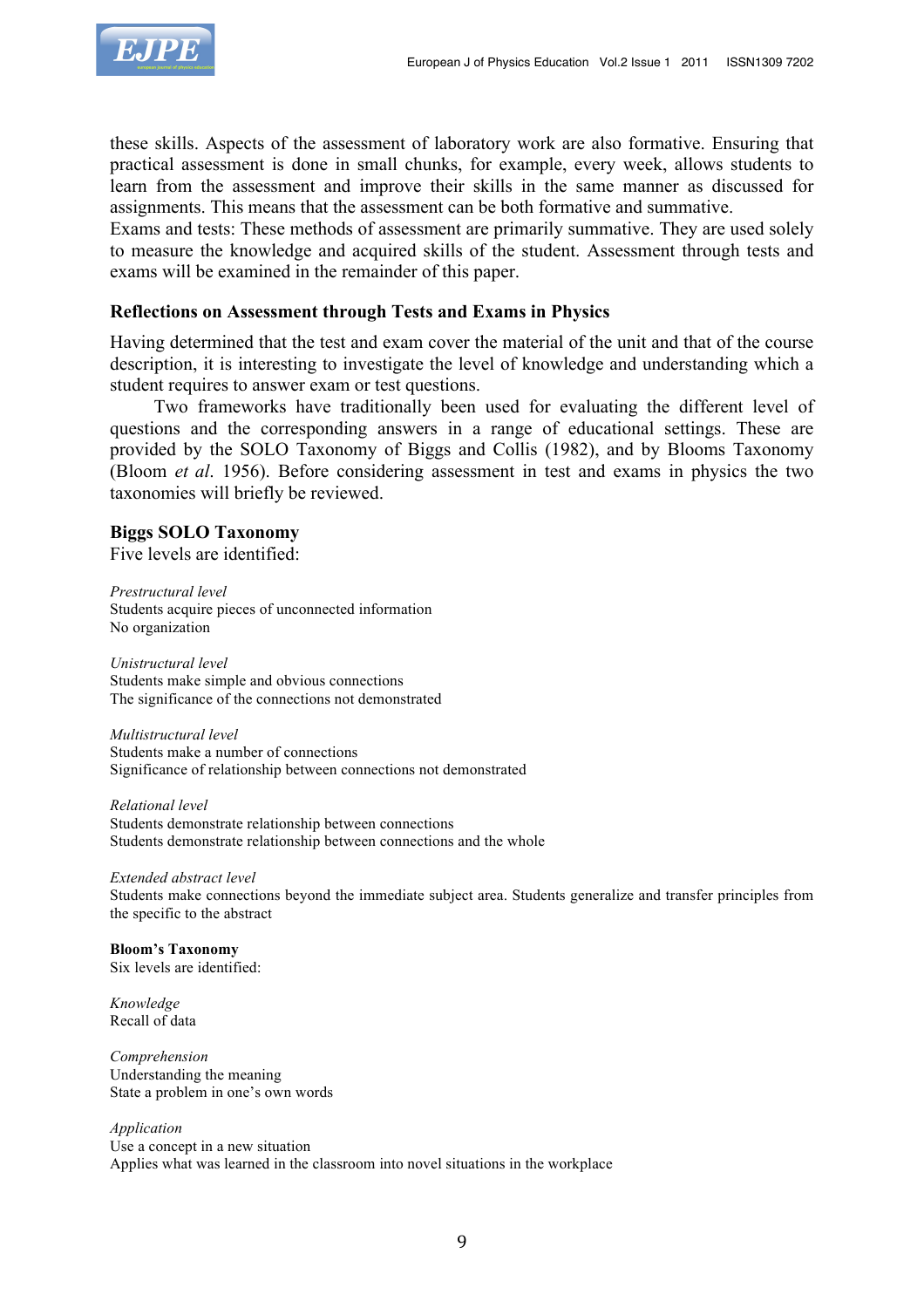



#### *Analysis*

Separates material or concepts into component parts to understand structure Distinguished between facts and inferences

#### *Synthesis*

Builds a structure or pattern from diverse elements Put parts together to form a whole, with emphasis on creating new meaning or structure

#### *Evaluation*

Make judgments about values, ideas or materials.

It is important to consider that the term 'application' in Bloom's Taxonomy is used in a different sense to how it may be used in a syllabus or unit description. In the latter it may be used, for example, as 'application of Maxwell's equations' or 'application of Newton's laws'. In terms of an exam question this could involve a problem similar to, or even virtually identical to, a problem that the student has already seen, for example in an assignment question or as a lecture example. The implication in Bloom's Taxonomy that the situation or problem is 'new' is not present in this definition. It is also important to notice that the word 'analysis' is often used to describe mathematical manipulation.

Both Taxonomies apply to cases where the answer to a question can have a range of answers that illustrate the different levels of the student's thinking. The following example is based on material from Biggs and Collins (1982). Two answers to the question 'Why is the side of a mountain that faces the coast usually wetter than the side facing the interior' are:

### *Because it rains more on the coastal side.*

Because the prevailing winds are from the sea, which is why you call them sea breezes. They pick up moisture from the sea and as they meet the mountain they're forced up and get colder because it's colder the higher you get from the sea level. This makes the moisture condense which forms rain on the side going up. By the time the winds cross the mountain they are dry.

# *Answer 2 clearly shows a deeper understanding of the process, while answer 1 simply states a fact.*

Both taxonomies have been applied to a wide range of topics; however, there are some limitations. This has been observed in the field of mathematics by Smith *et al*. (1996) who proposed a modification to Bloom's taxonomy for structuring assessment tasks in mathematics. Smith's MATH (mathematical assessment task hierarchy) taxonomy (Smith *et al*. 1996, Wood *et al*. 2002) consists of three groups A, B and C as detailed below:

#### **Group A**

Factual knowledge Comprehension Routine use of procedures

**Group B** Information transfer Application in new situations

**Group C** Justifying and interpreting Implications, conjecture and comparisons Evaluation.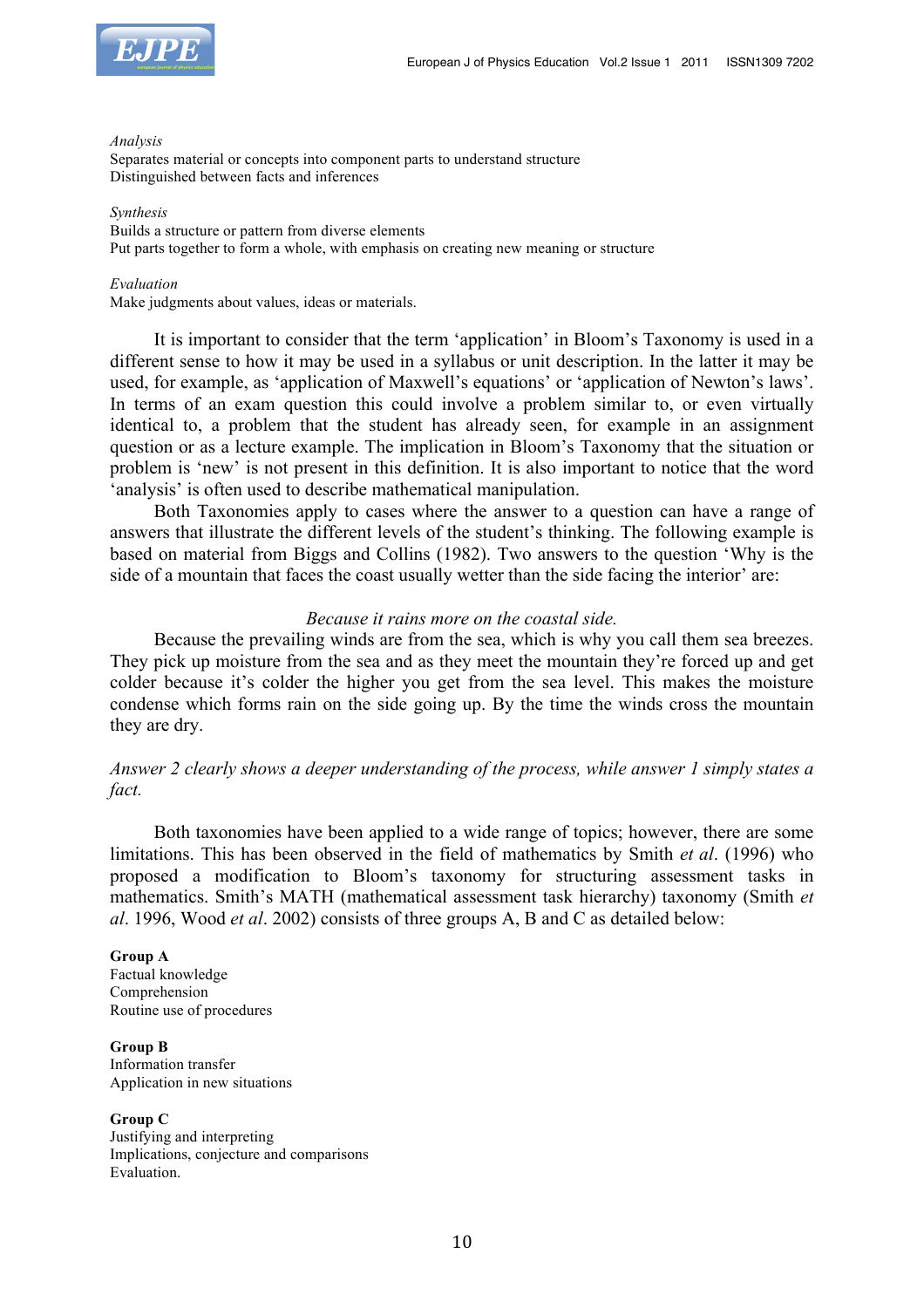

Like mathematics, the application of both Bloom's and Biggs' taxonomies have limitations when applied to physics assessments, particularly above the elementary level. In a typical physics unit, for example, electromagnetism, there is no scope for 'evaluation' or 'extended abstract level' arguments as defined in the taxonomies. This level of reasoning may be applicable in areas of physics that are current areas of research such as the Big Bang Theory or the Grand Unified Theory. Advanced units in these, or similar topics, may include the latest theories and possibly evidence that contradicts established theories. These are topics of current research. In an exam question a student might describe such evidence, for example an experiment demonstrating CP violation, and discuss its consequences. Such an answer could demonstrate 'comprehension' and 'multiscructural', or even 'relational' thinking. This answer would consist of arguments initiated by others, and not by the student answering the exam question, and so in terms or the taxonomies could not be classified as 'analysis' or 'synthesis'. It could not be expected that an exam answer would exhibit 'evaluation' or 'extended abstract level'. Further, in a unit such as electromagnetic theory, the material covered is well established and there are no areas of speculation. It is also not practical to question the use of concepts such as electric fields.

Often a question can only be answered at a single level. For example, consider a question asking for the force on a particle of charge *q*, moving with velocity *v* in a magnetic field *B*. The correct answer is that  $F = qv \wedge B$ . A student could state this and then continue 'Now if we observe this from a reference frame in which the charge is at rest the magnetic force will be zero. Thus we can conclude that the apparent magnetic force is actually an electrostatic force which can be understood due to a Lorenz contraction". This level of insight was not asked for in the question and so no marks can be given for it. In a unit where the ideas expressed by the student had not been covered, this answer might appear to be at the extended abstract level in Biggs' taxonomy or synthesis/ evaluation in Bloom's Taxonomy. It is, however, unlikely that this answer represents a flash of inspiration on the part of the student during the exam. It is more likely that the answer represents information, which the student has read and is repeating (possibly with no understanding of its meaning). In either case no marks can be awarded for this insight. The example, however, illustrates the limitation of applying either Bloom's or Biggs' taxonomy.

The project report is one area of physics where Bloom or Biggs' taxonomies can be truly applied. Here the students have a chance to display a high degree of reasoning and judgment concerning the interpretation of their results. For example, the student may criticize the procedure and suggest improvements; compare with other techniques/ methods; and identify other fields where such methods can be applied. This is typically the only opportunity a student will have to demonstrate 'extended abstract' or 'evaluation' within the evaluation process.

Although mathematics and physics have a number of similarities, the differences between them mean that the application of Smith's MATH taxonomy to a physics unit also encounters limitations. In the following section, different types of physics questions will now be considered with a view to determining a taxonomy suitable for structuring assessment in physics.

## **Taxonomy for Physics**

The concept considered in this section can be applied generally to most topic areas in physics; however, the examples considered will be taken from electromagnetic theory.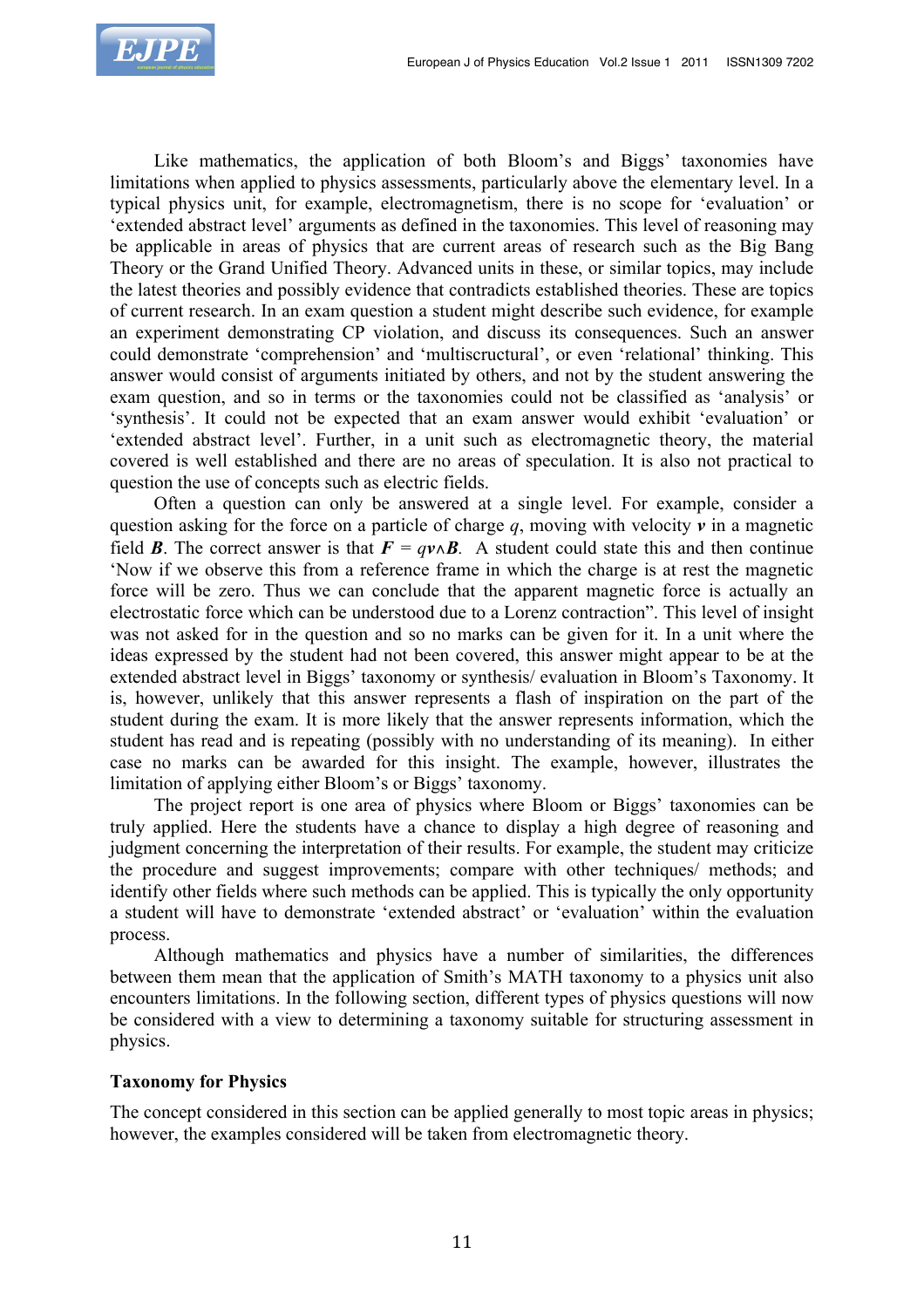

In physics exams and tests it may be possible to ask question similar to the one above giving students the opportunity to answer according to their level of knowledge, understanding and insight. For example, consider the following question:

A1: Describe the three major classes of magnetic materials, giving details of their differences and the physics behind these differences.

This question offers students a chance to display their knowledge and/or understanding at different levels. Students can list facts they have learnt about magnetic materials - factual knowledge. There is also scope to demonstrate comprehension in the second part of the question explaining the physics behind the differences.

While it is possible in some instances to use questions such as the example above, generally it is only possible to answer a question on a single level. Consider the following questions:

B1: State the expression for the electric field **E** at position **r** due to a point charge q at position **r**ʹ.

B2: Sate Gauss's Law

B3: State the Lorentz force equation, describing each parameter and stating any requirements with regards the particle's motion.

B4: State Ampere's circuit law.

Each of these questions require a statement of facts and the answers would be classified as factual knowledge

To enable students to demonstrate a higher level of understanding it is necessary to extend the scope of the question with a second part which either leads on from the initial statement of facts (B1-B4) or can be the starting point for the question. Consider the following examples that could be set as a second part to questions (B1-B4):

C1: Consider a region containing two different dielectrics characterized by  $e_1$  and  $e_2$ . By considering the normal and tangential components of **E** at the interface and applying Maxwell's equations in integral form, determine the boundary conditions at the interface.

C1': A total charge Q is spread evenly over the surface of a disk of radius a defined by  $x^2 + y^2 \le a^2$ ,  $z = 0$ . Find the electric field on the axis of symmetry ( $z=0$ ). Hence, or otherwise, show that the potential on the axis is given by  $\phi_{\text{axis}} = \frac{Q}{2} \left| \left( z^2 + a^2 \right)^{1/2} - z \right|$  $\phi_{\text{axis}} = \frac{Q}{2\pi\epsilon_0} \left[ \left( z^2 + a^2 \right)^{1/2} - z \right]$ , where  $f(\infty) = 0$ .

C2: a) Explain how Gauss's Law leads to the relationship  $\oint \mathbf{D} \cdot d\mathbf{S} = \int \rho_v dv$ .

b) Consider a sphere with radius a and uniform charge density r<sub>v</sub>. Determine **D** everywhere.

C3: A charged particle moves with a uniform velocity  $4a_x$  m/s in a region where  $\mathbf{E} = 20a_y$  V/m and  $\mathbf{B} = B_0a_z$ Wb/m2. Determine  $B_0$  such that the velocity of the particle remains constant (Sadiku 2001: 313).

C4: A hollow conducting cylinder has inner radius a and outer radius b and carries current I along the positive zdirection. Derive expressions for **H** everywhere.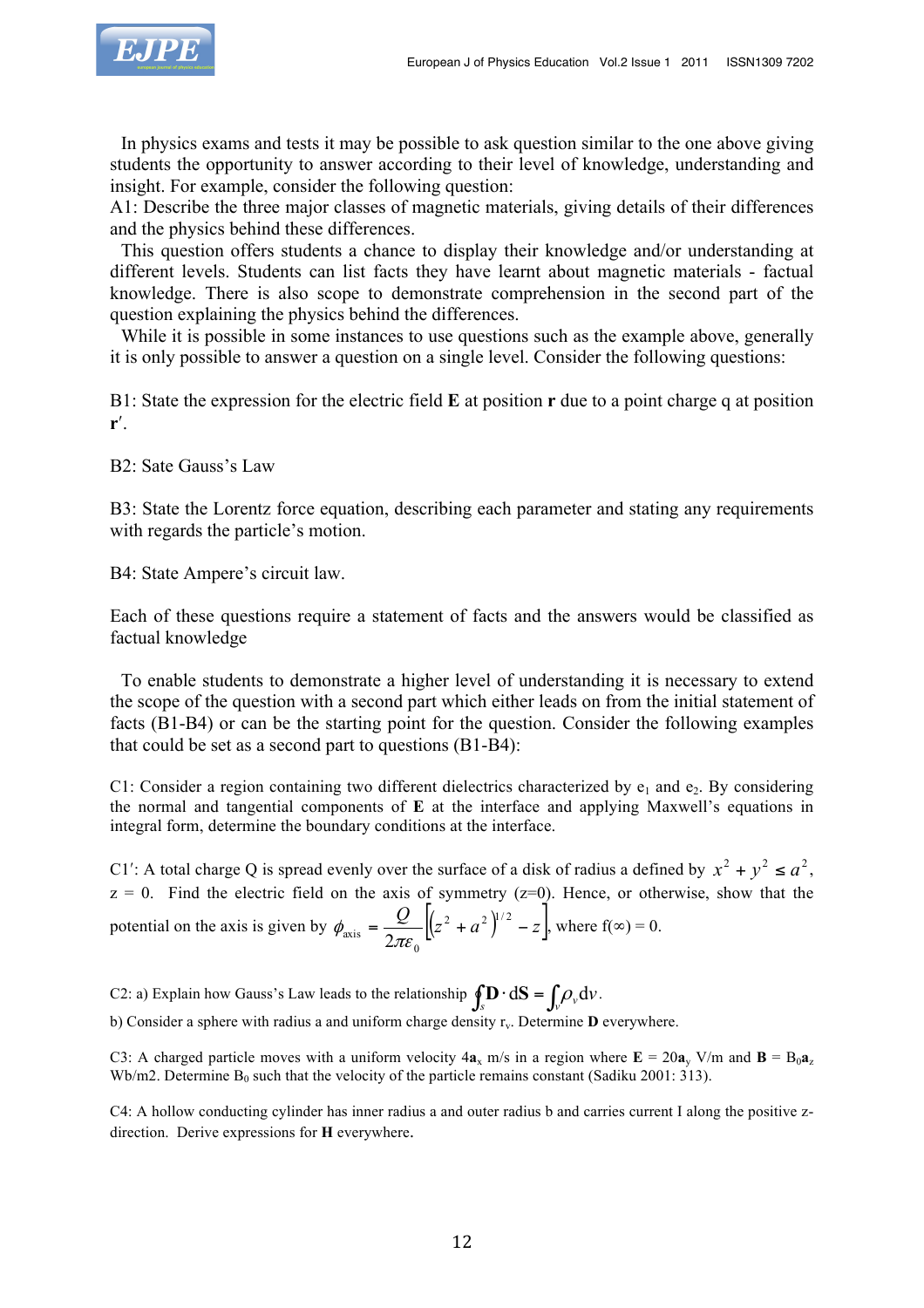

Questions C1 and C2 a) can be classified as bookwork. The answer to these questions can be found in any standard textbook and will (presumably) have been covered in the lectures. As such a student could memorize the answer and reproduce it without any understanding. In this case the answer would not show any greater level of knowledge or understanding than the answers to questions B1-B4. In practice, unless a student memorizes every page of the textbook and/or the lecture notes, simply reproducing the proof from memory is not possible. Despite not being able to recall the answer verbatim, a student will have some memory of looking or working through the appropriate section of the textbook. Guided by this memory or by the approach suggested in the question (*By considering the normal and tangential components of E at the interface and applying Maxwell's equations in integral form*), which may be omitted to change slightly the level of difficulty, the student must also exhibit a level of knowledge and understanding to produce the required answer. Thus a bookwork question generally requires more than simply reproducing factual knowledge, it also requires comprehension of the material and the ability to reproduce some standard work.

Questions C1ʹ, C2b), C3 and C4 require the use of the facts that were asked for in questions B1-B4 respectively. This would normally be termed an application of the electrostatic force equation, Gauss's Law, Lorentz force equation and Ampere's circuit law respectively. Crucially, it should be noted that each question may or may not contain the novelty required in Bloom's taxonomy. The ability demonstrated by a student correctly answering one of these questions cannot be determined solely by examining the questions. Undoubtedly methods for using these laws to determine physical properties will have been presented to the students previously, either through examples in the lecture/ textbook or through assignments questions. The questions must be subdivided into three categories:

A question that is identical or virtually identical to a question that the student has already been exposed to or has already solved. This can be classified as application previously solved.

A question that is broadly similar to a question already encountered, classified as application - routine procedure.

A question that is significantly different (in terms of the application of the law or the method of mathematical solution) that it can be classified as application - novel.

If two students give the same answer to a question they should both be awarded the same mark. If the students have different background the level of understanding exhibited by the students to obtain the same number of marks is different. Within any single class, however, the background of the students (at least with respect to the subject taught in the unit) should be similar. All students will have attended the same lectures, been directed towards the same textbook, and attempted and seen the solutions to the same assignment questions. Backgrounds will vary slightly where students have accessed alternative resources, for example, alternative book in the library. In this case a question that is 'application - novel' for one student may be classified as 'application – routine procedure' for another. In such a case the student with a larger pool of background knowledge is benefiting from this extra reading and understanding of the subject.

A further category requires a student to take their knowledge and understanding of one area and relate it to another. For example consider D1 and D2 below that could follow questions C1ʹ and C2.

D1: Given the azimuthal symmetry of the problem, the potential must take the form  $P_n(\cos \theta)$  $\phi = \sum_{n=0}^{\infty} \left( \frac{n}{r^{n+1}} + B_n r^n \right) P_n(\cos \theta)$ *n*  $\frac{I_n}{n+1} + B_n r$  $\sum_{n=0}^{\infty} \left( \frac{A}{r^n} \right)$  $\sum_{n=0}^{\infty} \left( \frac{n}{r^{n+1}} + B_n r^n \right)$ ⎠  $\left(\frac{A_n}{n+1}+B_n r^n\right)$ ⎝  $=\sum_{n=1}^{\infty}\left(\frac{A_n}{n+1}+B_n r^n\right)P_n(\cos\theta)$  for a << r, where  $P_n$  is the Legendre polynomial. Determine the

coefficients  $A_n$  and  $B_n$ .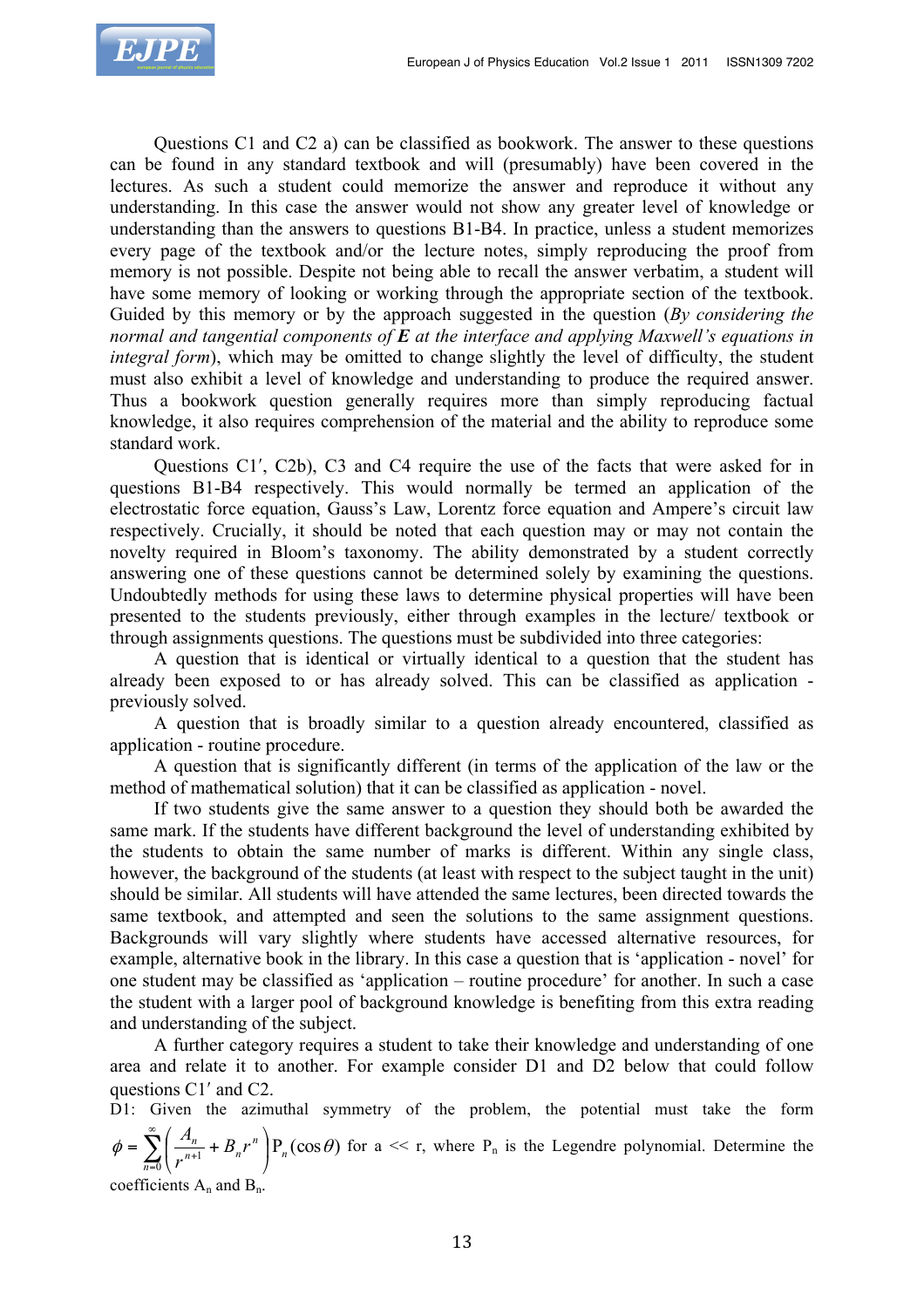

D2: For  $r > a$  describe how the solution relates to that for a point charge.

D2 requires the expression for **D** that has previously been calculated in terms of the charge density to be compared with the expression for a point charge *Q* that must be known. This involves determining a relationship between the total charge and the charge density. It requires relating the answer given in the previous part of the question to knowledge obtained elsewhere in the unit and determining the consequence of the comparison. This can be categorized as 'relation – within topic'. (Provided this comparison had not been considered previously in lectures or an assignment in which case the question would be categorized as 'application – previously solved'.)

D1 requires an understanding of the solution of the Laplace equation in spherical coordinates. Although the form of the general solution is given, it would be difficult to answer the question without some understanding. This could relate to a different part of the unit, or possible a different unit on another topic, for example, mathematical methods. Knowledge and understanding of Legendre polynomials and the Binomial expansion and double factorials are also required. This is something that would most likely have been covered in a different unit. Thus a full answer required the student to bring together knowledge and understanding from other aspects of their physics course and also to determine a method to relate the two forms for the potential. This type of question can be categorized as 'relation – outwit topic'. Given the limited time constraints of a test or exam it may be desirable to include a number of hints that will decrease the difficulty of the question without changing the level of categorization of the question. This could include all or some of the following: *Expanding your solution for f using a Binomial expansion, noting that*  $\phi(\infty) = 0$ *, and comparing the* 

*solutions on the axis (r = z), show that*  $B_n = 0$  *and*  $A_n = \left\{(-1)^{n/2} (n+1) \right\}$  $\sqrt{(n+1)(n/2)}$  $\frac{1}{2}$ ⎨  $\sqrt{ }$ +  $=\left\{\frac{(-1)^{n/2}(n+1)!a^n}{(n+1)!a^n}, \text{ for } n \text{ even.}\right\}$  $1)(n/2)!!$  $(-1)^{n/2}$   $(n+1)!!$  $0,$  for  $n$  odd / 2 *n n n*  $n + 1$ )!!*a n*  $A_n = \left\{ (-1)^{n/2} (n+1)! \right\} a^n$ 

It has been suggested that by altering the form in which a question is put, it is possible to change the level of understanding that a student displays in an answer (Pollard 1993). This work refers to first-year level physics and deals with the problem of students simply remembering formulae and inserting values to obtain a correct answer without understanding the underlying physics. Both questions C2 and C4 require more than simply putting numbers in an equation. The students need to understand the concept of a Gaussian surface or Amperian path, the symmetry of the problem and the appropriate integral to perform. Pollard (1993) suggests re-writing a question to explicitly ask about the Gaussian surface. This prevents students from answering the question without understanding the concept. In, for example, C2 it is necessary for the students to use two different Gaussian surfaces. Thus the student needs to understand and use the concept to correctly and fully answer the question. Hence a student must display a higher level of thinking/ understanding to answer this question, without the need for Gaussian surfaces to be mentioned in the question. Further, by not mentioning Gaussian surfaces in the question it is necessary for students to be aware that this is what is required.

## **Conclusion**

A progression has been highlighted in the type of exam questions that provide the opportunity for students to express higher levels of knowledge and understanding. These correspond to a)